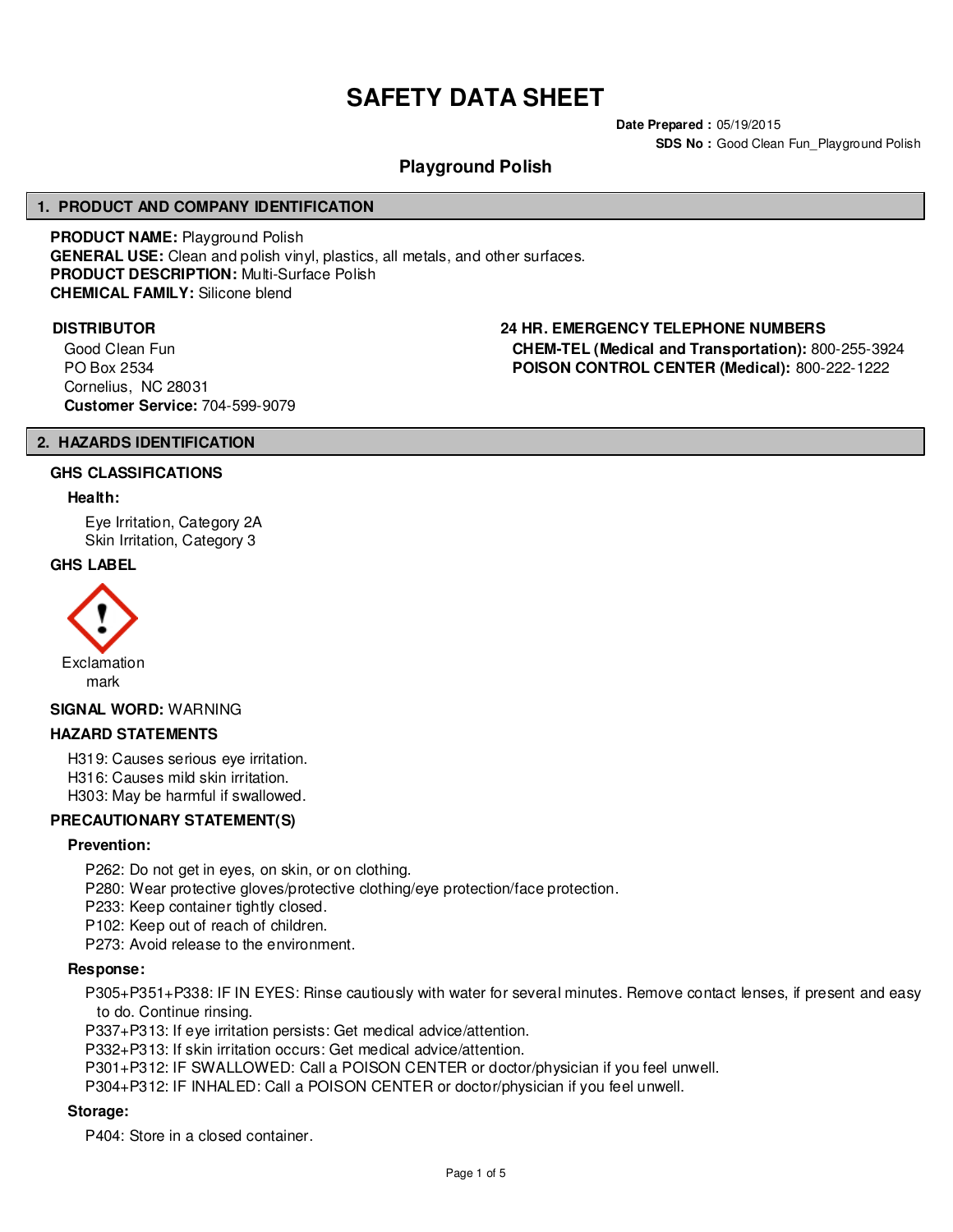# **Disposal:**

P501: Dispose of contents/container according to all local, state and Federal regulations.

# **EMERGENCY OVERVIEW**

**PHYSICAL APPEARANCE:** White opaque liquid

**IMMEDIATE CONCERNS:** Eve & Skin irritant

# **POTENTIAL HEALTH EFFECTS**

**EYES:** Irritating, and may injure eye tissue if not removed promptly.

**SKIN:** Skin irritant with prolonged or repeated contact.

# **SKIN ABSORPTION: None Expected.**

**INGESTION:** Although of moderate to low toxicity, ingestion can cause gastrointestinal irritation, nausea, vomiting, diarrhea, and possible death.

**INHALATION:** Mist is irritating to nose, throat and lungs.

# **REPRODUCTIVE TOXICITY**

**TERATOGENIC EFFECTS:** None known.

**CARCINOGENICITY:** No listed substance

**MUTAGENICITY:** None known.

**MEDICAL CONDITIONS AGGRAVATED:** Previous skin conditions such as dermatitis may be aggrevated.

**ROUTES OF ENTRY:** Breathing of mist or vapors. Ingestion.

**CANCER STATEMENT:** None

**WARNING CAUTION LABELS:** Irritant

**PHYSICAL HAZARDS:** None Expected.

# **3. COMPOSITION / INFORMATION ON INGREDIENTS**

| <b>Chemical Name</b> | $Wt.$ % | <b>CAS</b>        |
|----------------------|---------|-------------------|
| Polydimethysiloxane  |         | 5 - 10 63148-62-9 |
| Lemon Oil            | $0 - 2$ | 8008-56-8         |
| Water                | 85 - 90 | 7732-18-5         |

# **4. FIRST AID MEASURES**

**EYES:** Immediately flush eyes with water for at least 15 minutes, while holding eyelids open. Remove contact lenses, if present, after the first 5 minutes, then continue rinsing eye. Seek medical attention immediately.

**SKIN:** Wash with soap and water. Get medical attention if irritation develops or persists.

**INGESTION:** Get immediate medical attention. Do not induce vomiting unless instructed to do so by poison center or physician.

**INHALATION:** Remove victim to fresh air and monitor. Seek medical advise if irritation persists.

# **SIGNS AND SYMPTOMS OF OVEREXPOSURE**

**EYES:** Burning sensation with tearing, redness.

**SKIN:** Prolonged contact will cause irritation marked by redness, burning sensation.

**SKIN ABSORPTION:** Not Established

**INGESTION:** Irritation of mouth, throat, along with stomach upset, vomiting.

**INHALATION:** Irritation of nose, throat and lungs with coughing, sneezing, possible difficulty breathing.

**ACUTE TOXICITY:** Not Established

# **5. FIRE FIGHTING MEASURES**

**FLAMMABLE CLASS:** NA = Not Applicable **GENERAL HAZARD:** NA = Not Applicable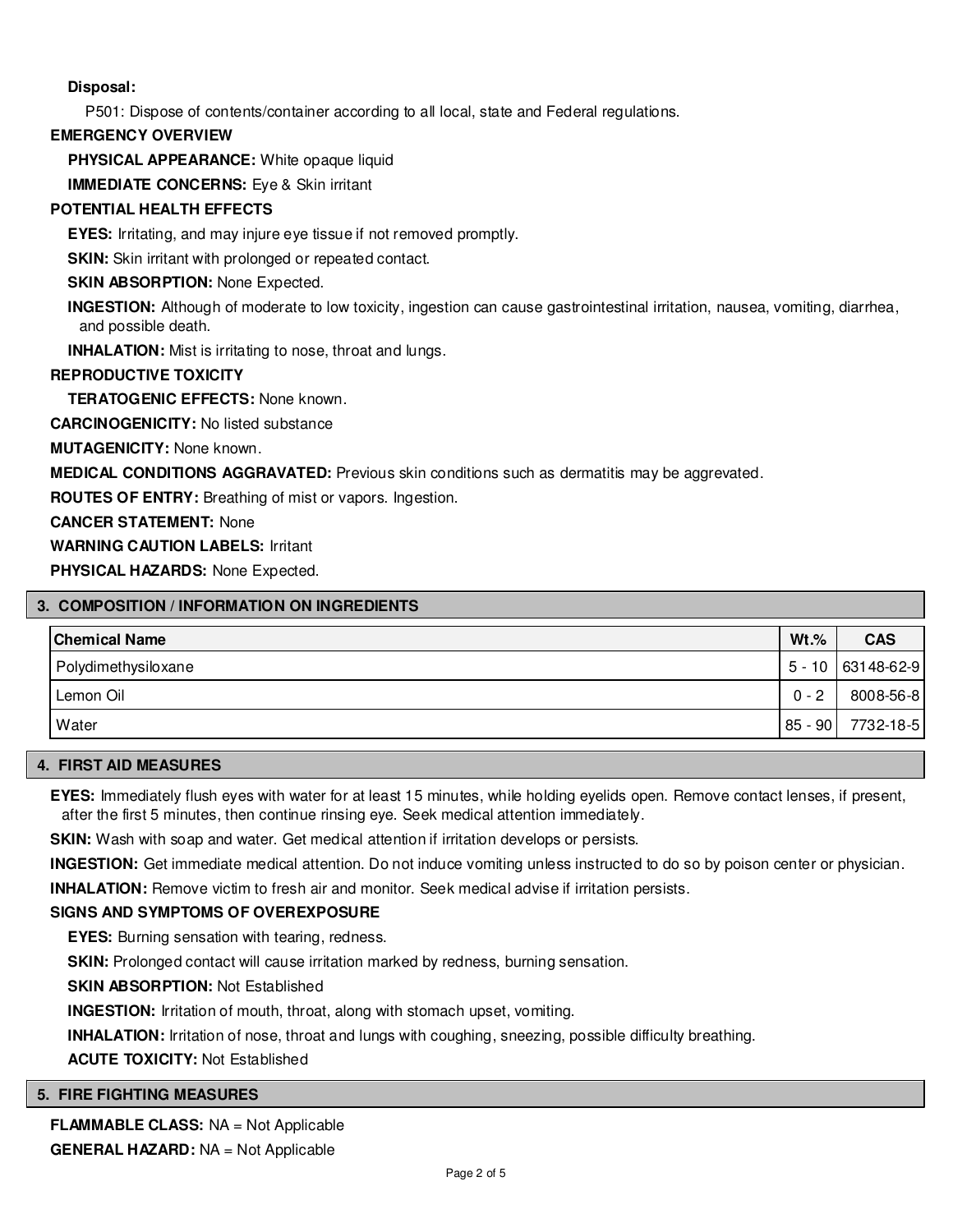#### **6. ACCIDENTAL RELEASE MEASURES**

**SMALL SPILL:** Avoid walking in product. Wipe up or otherwise flush small spills to sanitary sewer.

**LARGE SPILL:** Avoid walking in material. Prevent product from entering into stream, soil, storm sewer or other bodies of water.

#### **ENVIRONMENTAL PRECAUTIONS**

**WATER SPILL:** Avoid discharges into open waterways.

**LAND SPILL:** Avoid discharge to soil.

**GENERAL PROCEDURES:** Isolate spill or leak area immediately. Keep unauthorized personnel away. Do not touch or walk through spilled material. Prevent entry into waterways, sewers, or confined areas. Absorb with dry earth, sand or other noncombustible material and transfer to containers.

**SPECIAL PROTECTIVE EQUIPMENT:** Eye protection, rubber gloves, rubber boots to protect feet.

#### **7. HANDLING AND STORAGE**

**GENERAL PROCEDURES:** Close container after use.

**HANDLING:** Wear eye protection, rubber gloves when handling concentrate.

**STORAGE:** Store in area inaccessible to children.

**STORAGE TEMPERATURE:** Store at ambient temperatures.

#### **8. EXPOSURE CONTROLS / PERSONAL PROTECTION**

**ENGINEERING CONTROLS:** Use in well ventilated area.

# **PERSONAL PROTECTIVE EQUIPMENT**

**EYES AND FACE:** Safety glasses with side shields.

**SKIN:** Rubber or other chemical resistant gloves.

**RESPIRATORY:** A respirator is not needed under normal and intended conditions of product use.

#### **PROTECTIVE CLOTHING:** NA = Not Applicable

**WORK HYGIENIC PRACTICES:** Wash with soap and water after handling. Do not eat, drink or smoke while using product.

# **9. PHYSICAL AND CHEMICAL PROPERTIES**

**PHYSICAL STATE:** Liquid **ODOR:** Lemon **ODOR THRESHOLD:** Not Established **COLOR:** White emulsion **pH:** 7.0 to 9.0 **PERCENT VOLATILE:** 85+ **FLASH POINT AND METHOD:** None **FLAMMABLE LIMITS:** N/A **AUTOIGNITION TEMPERATURE:** NA = Not Applicable **VAPOR PRESSURE:** ≤ 20 mm Hg at (68°F) **VAPOR DENSITY:** ≤ 1 **BOILING POINT:** ~ 100°C (212°F) **FREEZING POINT:** ~ 0°C (32°F) **MELTING POINT:** Not Available **THERMAL DECOMPOSITION:** Not Available **SOLUBILITY IN WATER:** Dispersable **EVAPORATION RATE:** (Water =1) <1.0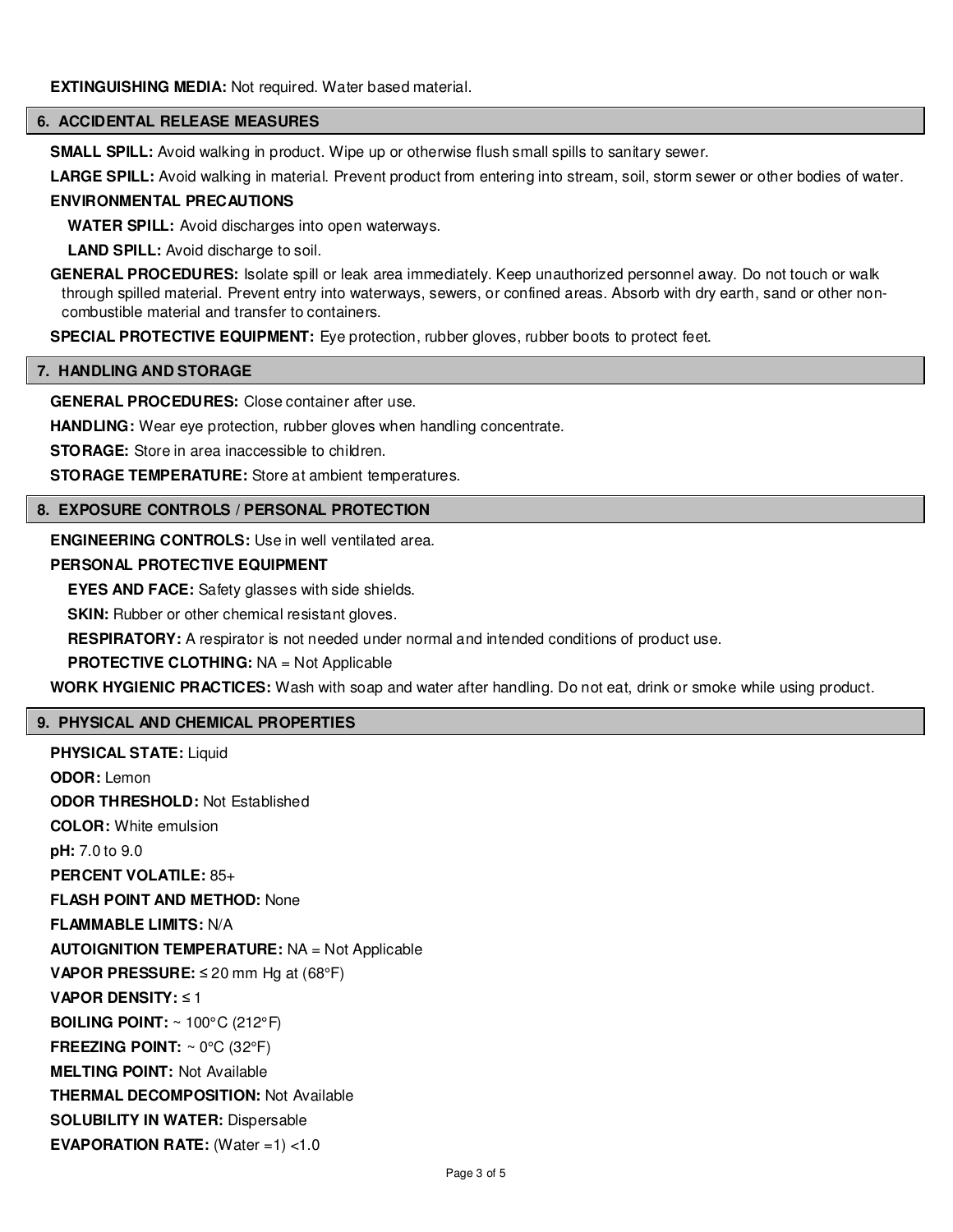**DENSITY:** 8.29 at (68°F) **SPECIFIC GRAVITY:** 0.993 grams/ml. **VISCOSITY:** Slightly viscous. **(VOC):** None

# **10. STABILITY AND REACTIVITY**

**REACTIVITY:** Stable **HAZARDOUS POLYMERIZATION:** No **CONDITIONS TO AVOID:** Not Established **POSSIBILITY OF HAZARDOUS REACTIONS:** None Expected. **HAZARDOUS DECOMPOSITION PRODUCTS:** None known. **INCOMPATIBLE MATERIALS:** Strong acids, oxidizers.

# **11. TOXICOLOGICAL INFORMATION**

# **ACUTE**

**EYES:** Not Established **DERMAL LD50:** Not Established **SKIN ABSORPTION: None Expected. ORAL LD50:** Not Established **INHALATION LC50:** Not Established **EYE EFFECTS:** Moderate to severe eye irritant. **SKIN EFFECTS: Moderate skin irritant. IRRITATION:** Irritant **SENSITIZATION:** No known significant effects or critical hazards. **MUTAGENICITY:** No known significant effects or critical hazards.

# **12. ECOLOGICAL INFORMATION**

**ENVIRONMENTAL DATA:** Not Established **ECOTOXICOLOGICAL INFORMATION:** Not Established **AQUATIC TOXICITY (ACUTE):** Not Established

# **13. DISPOSAL CONSIDERATIONS**

**DISPOSAL METHOD:** Small amounts (less than 5 gallons) may be disposed of in sanitary sewer. Consult local authorities for additional disposal information.

**FOR LARGE SPILLS:** Consult with local and state authorities for large volume disposal.

**PRODUCT DISPOSAL:** See above.

**EMPTY CONTAINER:** Rinse container with clear water. Offer container for recycling, or dispose of in trash.

**RCRA/EPA WASTE INFORMATION:** NA = Not Applicable

# **14. TRANSPORT INFORMATION**

# **DOT (DEPARTMENT OF TRANSPORTATION)**

**PROPER SHIPPING NAME:** Cleaning Compound, not regulated.

# **ROAD AND RAIL (ADR/RID)**

**PROPER SHIPPING NAME:** Cleaning Compound, not regulated.

# **AIR (ICAO/IATA)**

**SHIPPING NAME:** Cleaning Compound, not regulated.